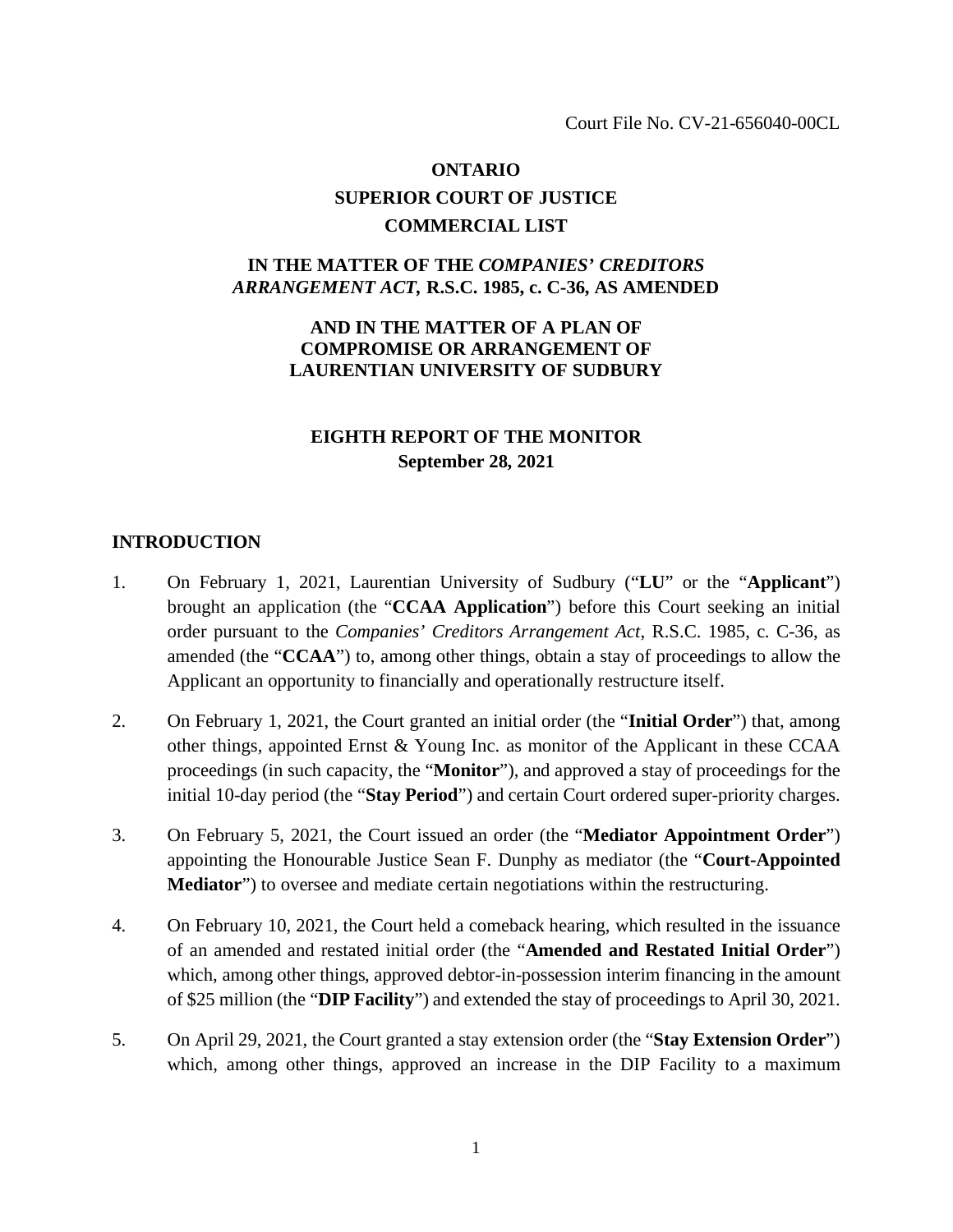principal amount of \$35 million (the "**Amended DIP Facility**") and extended the stay of proceedings to August 31, 2021.

- 6. On May 31, 2021, the Court granted a claims process order (as amended and restated from time to time, the "**Claims Process Order**") which, among other things, established a process whereby the Monitor, in conjunction with the Applicant, would (a) call for certain claims of creditors and establish bar dates by which such claims must be filed, (b) determine Claims (as defined in the Claims Process Order) for voting and distribution purposes in relation to a plan of compromise or arrangement to be presented by the Applicant at a future date (the "**Plan**"), and (c) develop a process for dealing with compensation claims, including establishing a methodology for calculating the compensation claims (the "**Claims Process**").
- 7. On August 17, 2021, the Court granted an order (the "**Compensation Claims Process Order**") approving the methodology to calculate Compensation Claims, other than Third Party RHBP Claims, (as those terms are defined in the Compensation Claims Process Order) and a process for notification and claims processing to determine Compensation Claims for voting and distribution purposes in relation to a Plan.
- 8. On August 27, 2021, the Court granted an Order (a) extending the stay of proceedings to January 31, 2022; and (b) approving an amendment to the Amended DIP Facility which, among other things, extended the Maturity Date (as defined in the Amended DIP Facility) to January 31, 2022.

## **PURPOSE**

- 9. The purpose of this Eighth Report of the Monitor (the "**Eighth Report**") is to provide information to the Court on:
	- a. Certain amendments to the Compensation Claims Process Order to incorporate an agreed methodology for calculating Compensation Claims in respect of Third Party RHBP Claims as well as the Monitor's recommendations in respect of the same; and
	- b. A separate application for an interpretation of section 10 of the *Auditor General Act* (the "**AG Act**") that the Monitor understands will be brought by the Auditor General of Ontario.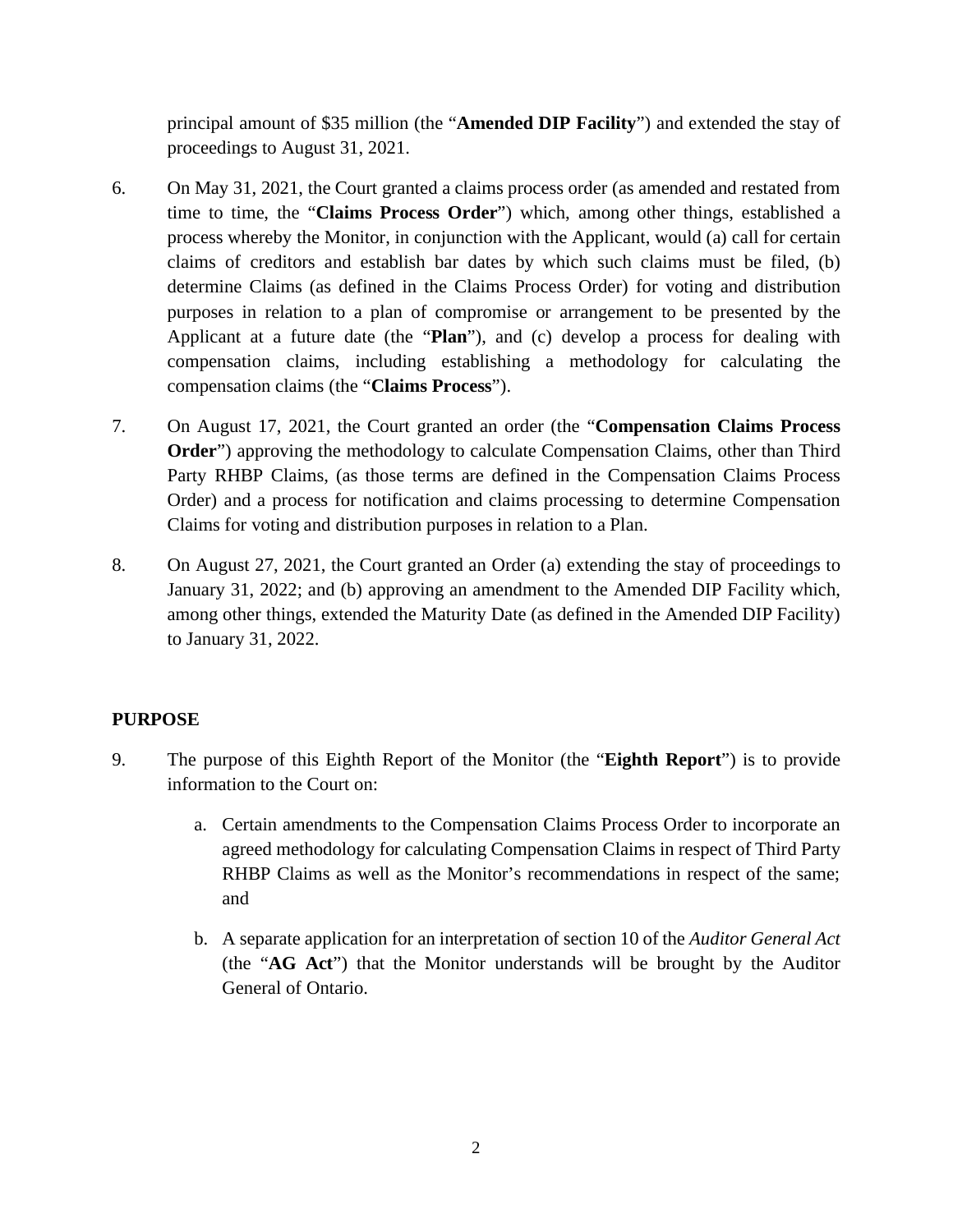#### **TERMS OF REFERENCE AND DISCLAIMER**

- 10. In preparing this Eighth Report and making the comments herein, the Monitor has been provided with, and has relied upon, unaudited financial information, books and records and financial information prepared by the Applicant and discussions with senior management of the Applicant ("**Management**") (collectively, the "**Information")**.
- 11. Unless otherwise indicated, the Monitor's understanding of factual matters expressed in this Eighth Report concerning the Applicant and its business is based on the Information, and not independent factual determinations made by the Monitor.
- 12. Capitalized terms not defined in this Eighth Report are as defined in the Pre-Filing Report of the Proposed Monitor, prior reports of the Monitor, the Amended and Restated Initial Order and other orders granted in the CCAA proceedings, as applicable.
- 13. On August 12, 2021, the Monitor issued its Sixth Report outlining the proposed Compensation Claims Process methodology. This Eighth Report should be read in conjunction with the Sixth Report and the information provided therein.
- 14. Unless otherwise stated all monetary amounts contained herein are expressed in Canadian dollars.

## **BACKGROUND**

- 15. On March 28, 1960, LU was incorporated under *An Act to Incorporate Laurentian University of Sudbury*, S.O. 1960, c. 151 C. 154 (the "**Laurentian Act**").
- 16. LU is a non-share capital corporation and a registered charity pursuant to the *Income Tax Act*, R.S.C. 1985, c.1 (the "**Income Tax Act**"). Pursuant to Section 149 of the Income Tax Act, LU is exempt from the payment of income tax because of its status as a registered charity. As a registered charity, LU also receives donations and issues tax receipts to donors.
- 17. LU is a publicly funded, bilingual and tricultural post-secondary institution. Its operations are located in the City of Greater Sudbury, Ontario. LU has consistently been one of the largest employers in Sudbury.
- 18. As described in prior Reports of the Monitor, the governance structure of LU is bi-cameral. It has a Board of Governors (the "**Board**") and a Senate (the "**Senate**"), both of which derive their powers from the Laurentian Act. The Board, and the President and Vice-Chancellor generally have powers over the operational and financial management of LU, whereas the Senate is responsible for decisions in respect of educational policy at LU.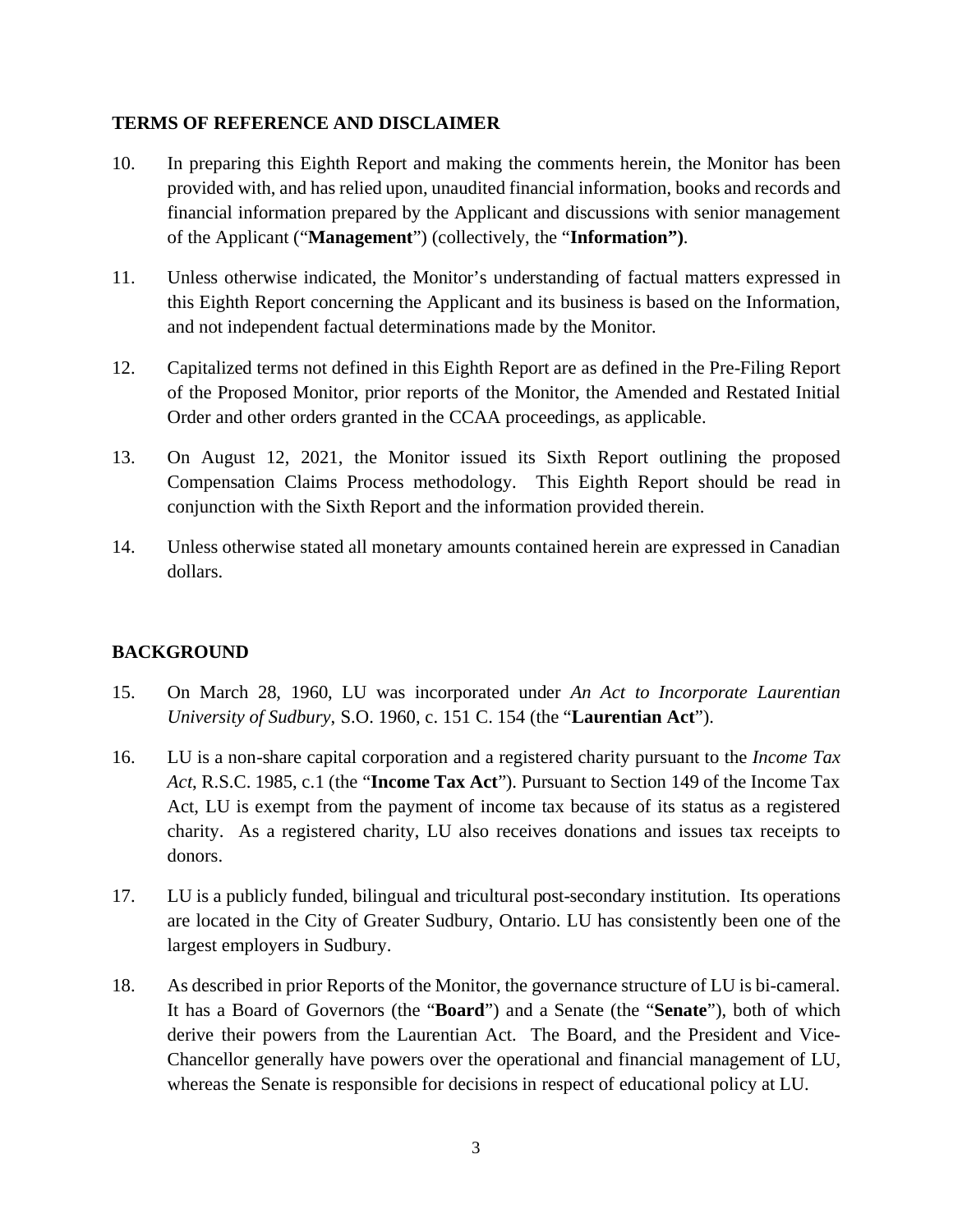- 19. Prior to this CCAA proceeding, LU had relationships with certain independent federated universities, including the University of Sudbury ("**SU**"), the University of Thorneloe ("**Thorneloe**") and Huntington University ("**Huntington**") (collectively, the "**Former Federated Universities**"). On April 1, 2021, LU delivered Notices to Disclaim or Resiliate to each of the Former Federated Universities pursuant to section 32 of the CCAA (the "**Notices of Disclaimer**"). The Notices of Disclaimer became effective on May 2, 2021.
- 20. Further background information with respect to the Applicant is described in the Pre-Filing Report and prior Reports of the Monitor.

## **THIRD PARTY RHBP CLAIMS**

- 21. As set out above, the Court approved the Compensation Claims Process Order on August 17, 2021. At that time, it was agreed that as a result of ongoing discussions among LU, the Monitor and certain entities whose current or former employees participated in the Retiree Health Benefits Plan (the "**RHBP**"), including Huntington, Thorneloe, SU, the Sudbury Neutrino Observatory Laboratory, Mining Innovation Rehabilitation and Applied Research Corporation and Centre for Excellence in Mining Innovation (each a "Third Party" and collectively, the "**Third Parties**"), the methodology, deadlines and procedures in respect of Third Party RHBP Claims would be governed by a subsequent order of the Court.
- 22. Following approval of the Compensation Claims Process Order, LU, the Monitor and the Third Parties commenced discussions regarding a potential resolution of a Third Party RHBP Claim methodology and agreed to a litigation schedule for the hearing of a motion should a consensual resolution not be reached.
- 23. On September 10, 2021, in order to adhere to the litigation schedule, LU served its motion record in respect of the Third Party RHBP Claims matter seeking a Compensation Claim calculation methodology for determining Third Party RHBP Claims substantially similar to the methodology described in the Monitor's Sixth Report.
- 24. Subsequently, LU, the Monitor and the Third Parties continued to engage in further discussions. The filing of responding materials by the Third Parties was delayed due to the progression made in the negotiations. These discussions ultimately concluded in an agreement among LU and the Third Parties with respect to certain amendments to the Compensation Claims Process Order to reflect an agreed calculation methodology, as follows:
	- a. Third Parties will receive a Compensation Claim on behalf of their current or former employees (including retirees) relating to the participation of their current or former employees in the RHBP (the "**Third Party RHBP Claim**");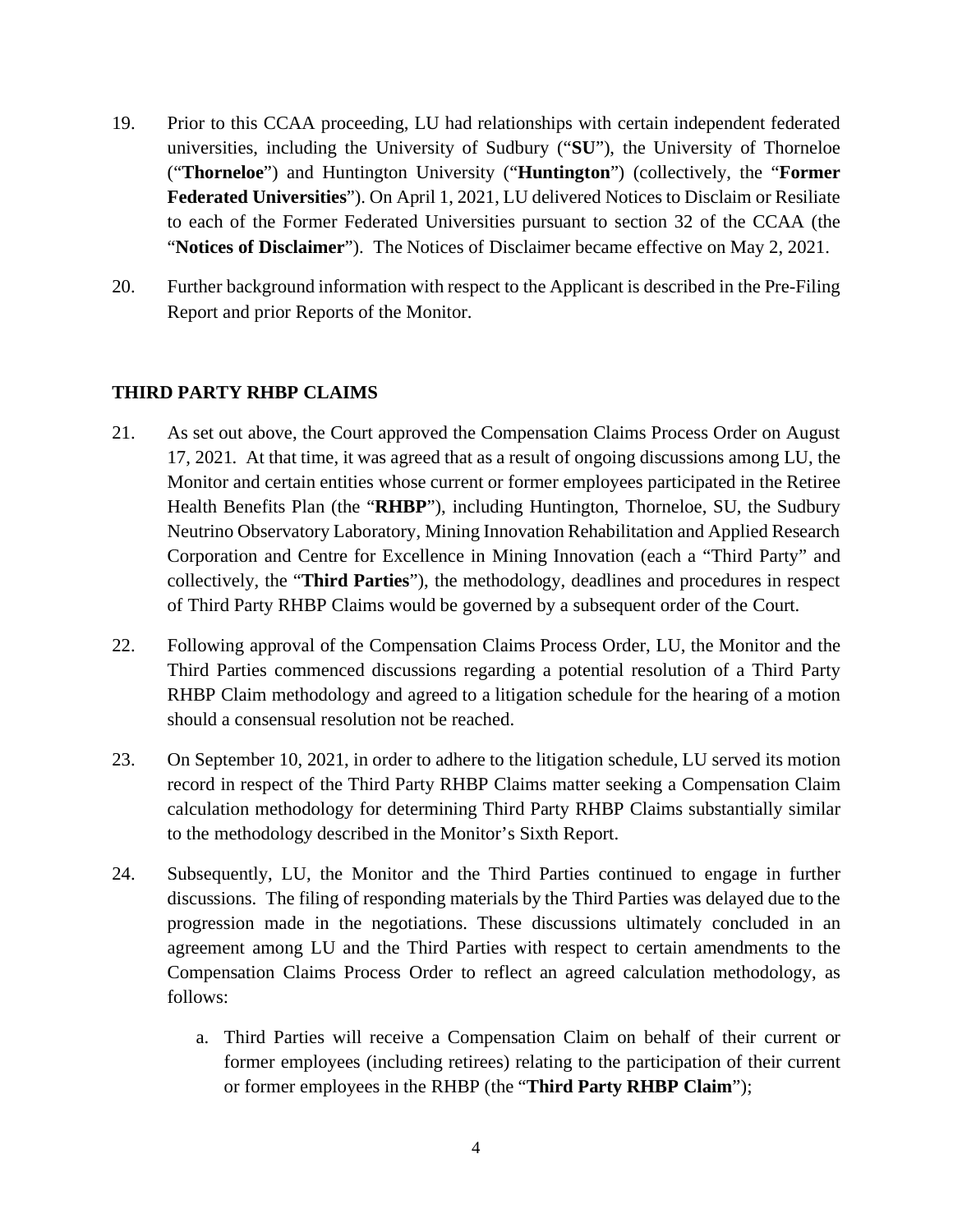- b. Third Party RHBP Claims in respect of a current or former employee (including retirees) of the Third Parties may only be made by a Third Party on behalf of its current or former employees. Third Party current or former employees (including retirees) shall not be entitled to assert a Third Party RHBP Claim against LU directly;
- c. The Third Party RHBP Claim shall be in an amount that is the greater of:
	- i. the total amount of RHBP contributions received by LU from the Third Party and on behalf of the Third Party's employees during the administration of the RHBP, net of any contributions refunded by LU to the Third Party;

Less

The aggregate amount of RHBP benefits paid to the Third Party retirees or surviving spouses on or prior to the Filing Date; and

- ii. The aggregate amount of all RHBP Claims calculated in respect of the Third Party's current or former employees calculated in accordance with the methodology previously approved by this Court for employees of LU;
- d. The quantification of the RHBP Claims calculated in respect of the Third Party's current or former employees (including retirees) shall be calculated using the same methodology utilized for LU current or former employees, including the threshold determination of eligibility for RHBP participants of a minimum of 15 years of contributions to the RHBP and being at least 55 years of age as at April 30, 2021. The process for establishing the Third Party RHBP Claims will also follow the format in the earlier order, with the Monitor preparing Statements of Compensation Claims at first instance, with the Third Parties then having an opportunity to file Notices of Dispute, if required;
- e. In order to assist the Monitor in preparing the Statements of Compensation Claims for the Third Parties, each of the Third Parties shall forthwith, and no later than seven calendar days following written request from the Monitor: (a) inform the Monitor of all Third Party current and former employees on behalf of which the Third Party may be entitled to assert a Third Party Claim; and (b) to the extent available to the Third Party, provide the Monitor with the Compensation Claim Information (as defined in the Compensation Claims Process Order) to calculate the Third Party RHBP Claims;
- f. Upon receipt of their respective Statement of Compensation Claim, each Third Party shall notify, in writing, their Third Party current and former employees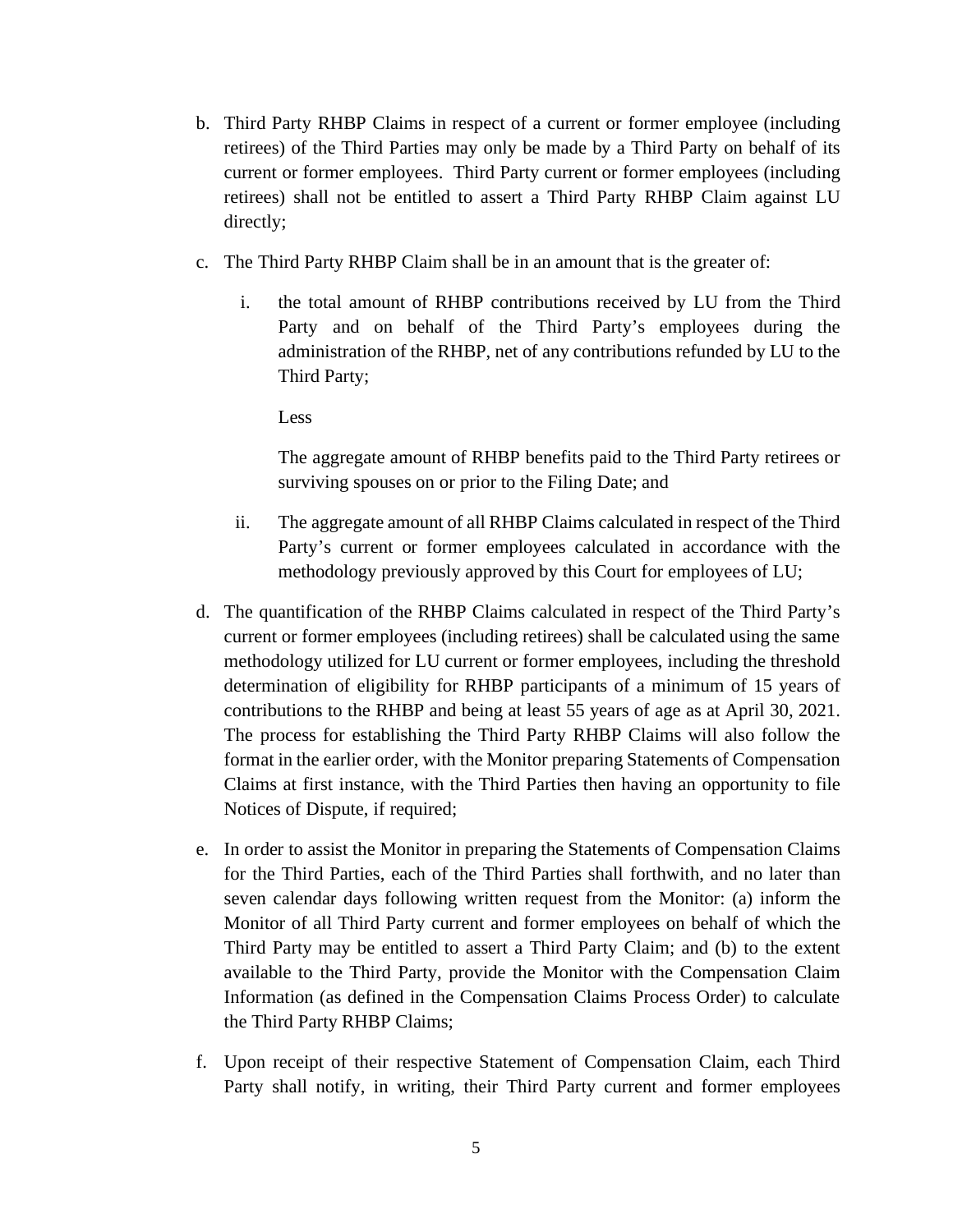(including retirees) of the potential Third Party RHBP Claim and shall be entitled to share with individual Third Party Employees information in respect of the portion of the Statement of Compensation Claim that relates to such individual;

- g. If a Third Party current or former employee (including retirees) is not included in the Statement of Compensation Claim sent to a Third Party or disputes any of the Compensation Claim Information used to calculate the portion of the Third Party RHBP Claim relating to such individual, the Third Party employee shall advise the Third Party by no later than November 15, 2021. The Third Party shall review such information and determine if a Notice of Dispute is to be filed with the Monitor which shall be filed no later than 5:00pm on November 26, 2021, being the Third Party RHBP Claims Bar Date;
- h. The treatment of Third Party RHBP Claims is entirely without prejudice and does not constitute any acknowledgement or admission of liability or obligation of any kind by LU, the Third Parties or their respective directors and officers to any Third Party current or former employee;
- i. All other claims asserted by the Third Parties relating to the RHBP ("**Other RHBP Claims**"), if any, shall be dealt with in the claims process commenced pursuant to the Claims Process Order;
- j. LU shall not assert any claims against a Third Party in respect of any Third Party RHBP Claim or any payment or distribution made or to be made by LU (whether under a Plan or otherwise) in respect of a Third Party RHBP Claim, including a claim for contribution or indemnity. However, LU may assert that the quantification of an Other RHBP Claim, if any, shall be reduced as a result of any payments or distributions made in respect of a Third Party RHBP Claim.
- 25. In the Monitor's view, the identification of potential Third Party RHBP Claims by working with the Third Parties, the mailing of the Statements of Compensation Claim, and the notice to Third Party current and former employees as outlined above, will provide sufficient and timely notification to allow Third Parties to receive information from the Monitor and their respective current and former employees (including retirees), and submit their Notice of Dispute, if necessary, prior to the Third Party RHBP Claims Bar Date.
- 26. The Monitor was actively engaged in the discussions among LU and the Third Parties that led to the agreement as set out above. The agreement is without prejudice to all arguments LU and the Third Parties have regarding their liability to Third Party current or former employees in respect of the RHBP. However, the agreement provides a path forward to resolve potential Compensation Claims of the Third Party current or former employees (including retirees) who participated in the RHBP in an efficient manner and avoid costly litigation that will be distracting to LU while it continues to focus on its restructuring.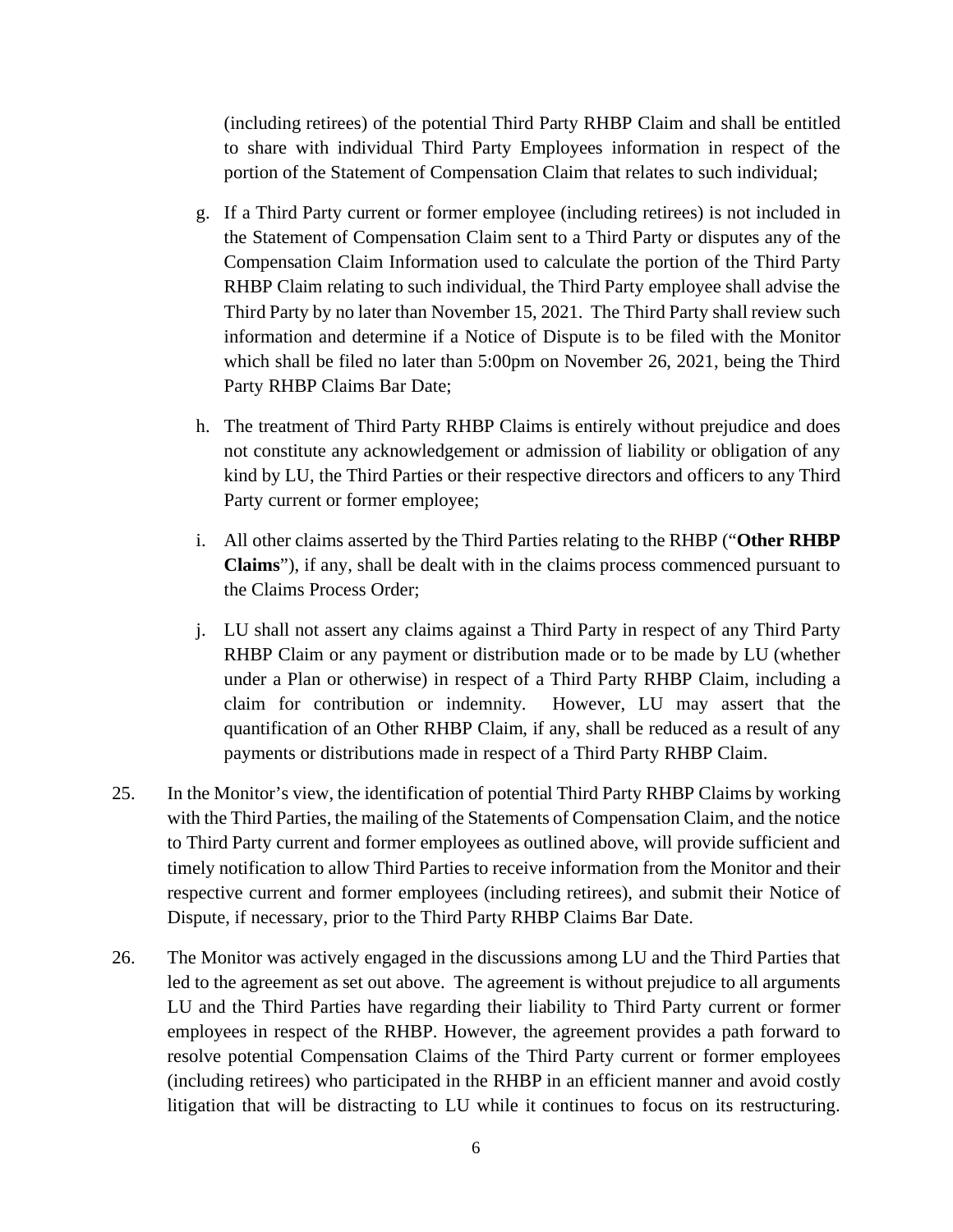Accordingly, the Monitor supports the amendments to the Compensation Claims Process Order to reflect the agreement described above.

## **AUDIT BY THE AUDITOR GENERAL OF ONTARIO**

- 27. As set out in the Seventh Report, the Applicant has expended significant time and effort responding to requests from a number of government ministries, regulatory bodies and legislative authorities.
- 28. On April 28, 2021, the Standing Committee on Public Accounts of the Legislature of Ontario, passed a motion requesting that the Auditor General of Ontario (the "**AGO**") perform a value-for-money audit of LU for the period 2010-2020.
- 29. Since then, LU has received extensive information requests from the AGO. In addition, the AGO has met with a number of LU employees and directors. A team from the AGO visited the campus on more than one occasion and spent several days on site.
- 30. LU has cooperated with the AGO's investigation and has made considerable efforts to respond to the AGO's information requests, including producing significant volumes of information and providing the AGO with direct access to financial accounting and other systems. This has also involved external counsel assisting LU with a review of privileged documents and to ensure that disclosure of information does not breach any orders issued by the Court in this proceeding. With the exception of documents subject to privilege or court-ordered confidentiality, LU continues to provide the AGO with all requested documents. The Monitor notes that given the extensive nature of the information requests and LU's limited resources, the process of responding to the information requests has taken a considerable amount of time and effort.
- 31. The AGO takes the position that pursuant to section 10 of the AG Act, the AGO is entitled to privileged documents, including those that are subject to solicitor-client privilege, settlement privilege and documents subject to court-ordered confidentiality. LU disagrees with this position.
- 32. After further discussion, the parties agreed that the issue of whether the AG Act (a) requires an auditee to give privileged information to the AGO, and (b) provides the AGO with a right of access to an auditee's privileged information should be heard by the Court as an application under paragraphs 14.05(3)(d) and 14.05(3)(h) of the *Rules of Civil Procedure* as a Commercial List matter and not within the CCAA proceeding. As a result, the parties attended at a case conference on September 27, 2021 and proposed the following procedure which was approved by way of endorsement of Chief Justice Morawetz: